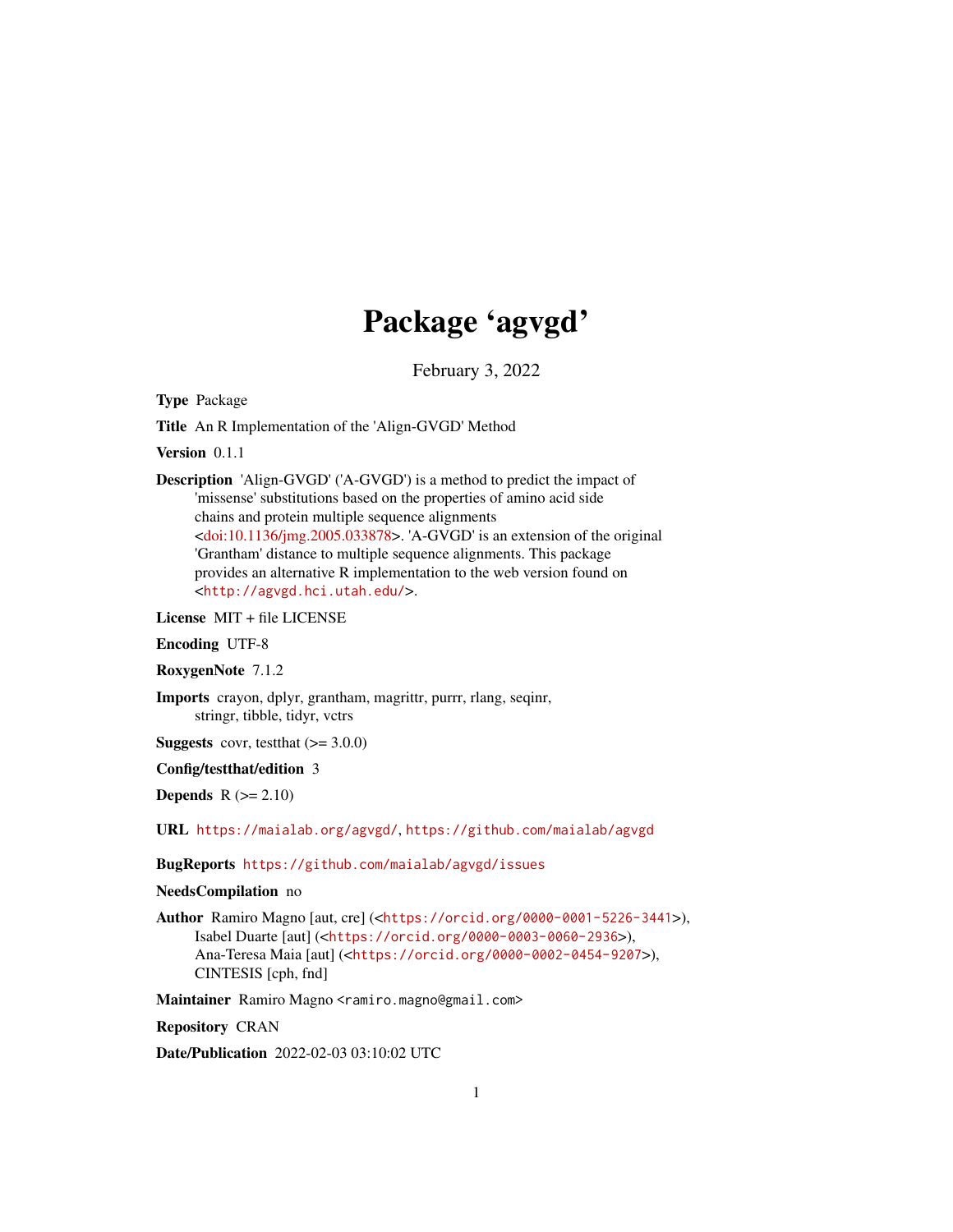### <span id="page-1-0"></span>R topics documented:

| Index | 15 |
|-------|----|
|       |    |
|       |    |
|       |    |
|       |    |
|       |    |
|       |    |
|       |    |
|       |    |
|       |    |
|       |    |
|       |    |

agvgd *Align-GVGD (A-GVGD)*

### Description

This function implements the Align-GVGD (A-GVGD) method described in Tavtigian *et al.* (2006).

A-GVGD combines multiple sequence alignment of orthologous sequences with the Grantham distance to classify missense variants, i.e. to distinguish human disease susceptibility missense changes from changes of little clinical significance.

The biochemical variation at each alignment position is converted to a Grantham Variation score (GV) and the difference between these properties and those of the variant amino acid being assessed are calculated and a Grantham Difference score generated (GD). The predicted effect is classed as C0, C15, C25, C35, C45, C55, or C65, with C65 most likely to interfere with function and C0 least likely.

### Usage

```
agvgd(alignment, poi, sub, mode = c("recycle", "expand_grid"), sort = FALSE)
```
### **Arguments**

| alignment | A character matrix or an alignment object obtained with read_alignment().                                                                                                                                                            |
|-----------|--------------------------------------------------------------------------------------------------------------------------------------------------------------------------------------------------------------------------------------|
|           | Rows are expected to be sequences of single characters (protein residues), and<br>columns the alignment positions. The first row must be the reference sequence,<br>i.e. the sequence whose substitutions will be evaluated against. |
| poi       | A whole number indicating the position of interest (POI).                                                                                                                                                                            |
| sub       | A character vector of protein residue substitutions to be classified. The amino<br>acids must be provided as one-letter symbols.                                                                                                     |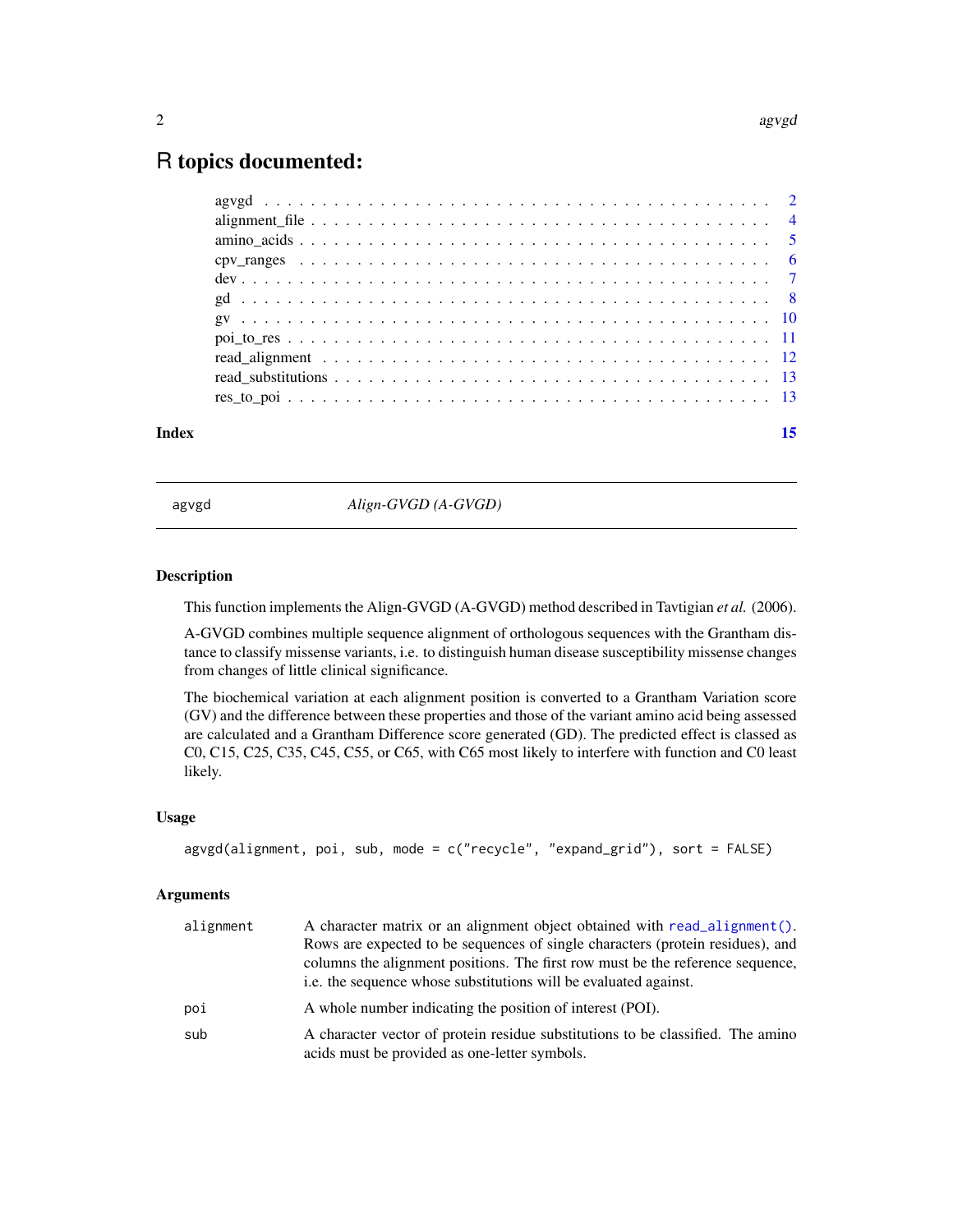### <span id="page-2-0"></span>agvgd 3

| mode | If both poi and sub contain more than one element, mode specifies how these   |
|------|-------------------------------------------------------------------------------|
|      | two inputs are combined. If mode = 'recycle' the shortest vector is recycled  |
|      | to match the length of the longest. If mode = 'expand_grid', all combinations |
|      | between elements of poi and sub are combined.                                 |
| sort | Whether to sort the output by gd, or not. Default is FALSE.                   |
|      |                                                                               |

### Value

A [tibble](#page-0-0) whose observations refer to the combination alignment position and amino acid substitution; consists of seven variables:

- res Position of the amino acid residue in the reference protein (first sequence in the alignment). This position corresponds to poi minus the gaps in the alignment.
- poi Position of interest, i.e. the alignment position at which the amino acid substitution is being assessed.
- ref Reference amino acid, i.e. the amino acid in the first sequence of the alignment, at the position of interest.
- sub Amino acid substitution being assessed.
- gv Grantham variation score.
- gd Grantham difference score.
- prediction Predicted effect of the amino acid substitution. This is classed as C0, C15, C25, C35, C45, C55, or C65, with C65 most likely to interfere with function and C0 least likely.

### References

- Tavtigian, S.V., Deffenbaugh, A. M., Yin, L., Judkins, T., Scholl, T., Samollow, P.B., de Silva, D., Zharkikh, A., Thomas, A. *Comprehensive statistical study of 452 BRCA1 missense substitutions with classification of eight recurrent substitutions as neutral*. Journal of Medical Genetics 43, 295–305 (2006). doi: [10.1136/jmg.2005.033878.](https://doi.org/10.1136/jmg.2005.033878)
- Mathe, E., Olivier, M., Kato, S., Ishioka, C., Hainaut, P., Tavtigian, S.V. *Computational approaches for predicting the biological effect of p53 missense mutations: a comparison of three sequence analysis based methods*. Nucleic Acids Research 34, 1317–1325 (2006). doi: [10.1093/nar/gkj518.](https://doi.org/10.1093/nar/gkj518)

```
# Read an alignment into R, e.g. the alignment for gene ATM.
alignment_ATM <- read_alignment(gene = 'ATM')
# Predict the impact of changing the first residue (Met) to a Serine (S).
\text{avgd}(\text{alignment} = \text{alignment\_ATM}, \text{ poi} = 1, \text{ sub} = 'S')# `poi` can be a vector of positions, e.g., 3 thru 10, allow for prediction
# of multiple positions at once.
agvgd(alignment = alignment_ATM, poi = 3:10, sub = 'S')
# `poi` expects a position in the frame of reference of the alignment, i.e.
# an alignment position (a column index). However, if you know instead
```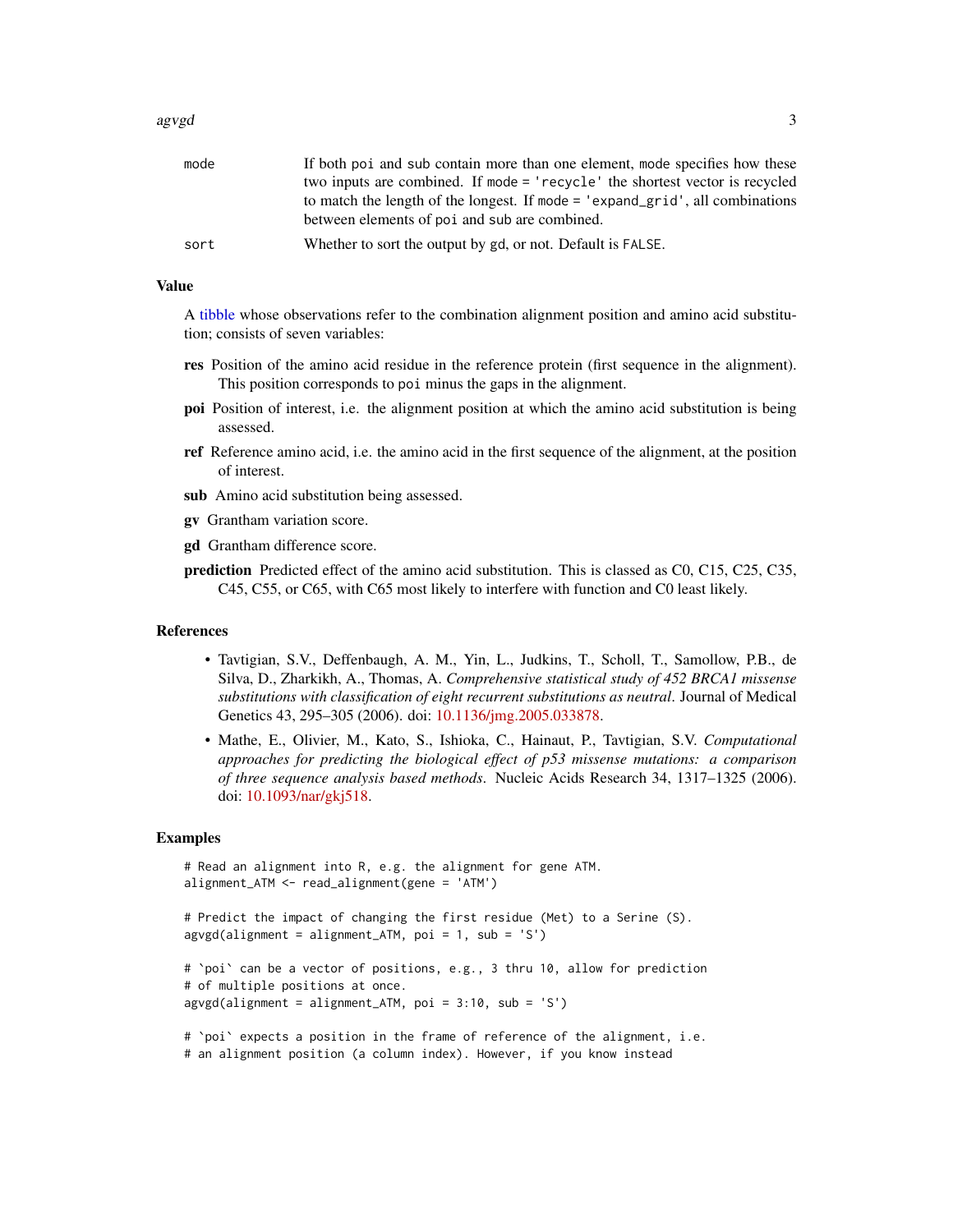```
# the residue position in the reference sequence (first sequence in the
# alignment), then you may use the function `residue_pos_to_alignment_pos()`
# to convert from residue position to alignment position.
#
# Example: The second residue in the reference sequence of the ATM alignment
# is a Serine, after a Methionine. In the alignment, there is a gap between
# the two residues, so the alignment is 3 but the residue position on the
# protein is 2.
(poi2 <- res_to_poi(alignment_ATM, 2))
agvgd(alignment = alignment_ATM, poi = poi2, sub = 'A')
# Because changes are context-dependent, i.e. they depend on the residue
# variation observed at a given alignment position, the same reference
# residue when replaced with the same substitution will in general have
# a different predicted impact.
agvgd(alignment = alignment_ATM, poi = 9:10, sub = 'S')
# Use the ancillary function `amino_acids()` to get a vector of one-letter
# residue substitutions if you want to quickly assess the impact of all
# possible substitutions.
agvgd(alignment = alignment_ATM, poi = 1, sub = amino_acids())
# Parameter `mode` gives you flexibility on how to combine `poi` and `sub`.
agvgd(alignment = alignment_ATM, poi = 3:4, sub = c('A', 'V'))
# Use 'expand_grid' for all combinations.
\arg\gcd(\text{alignment} = \text{alignment\_ATM}, \text{ poi} = 3:4, \text{ sub} = c('A', 'V'), \text{ mode} = 'expand\_grid')
```
<span id="page-3-1"></span>alignment\_file *Pre-bundled alignments*

### Description

This function returns either a data frame of the pre-bundled alignments if parameter gene is missing (default behaviour), or the file name of the alignment of a supplied gene name.

### Usage

```
alignment_file(gene)
```
### Arguments

gene The gene name of one of the pre-bundled alignments. Run [alignment\\_file\(\)](#page-3-1) to list all genes available.

#### Value

Either a data frame of the pre-bundled alignments if parameter gene is missing (default behaviour), or the file name of the alignment of a supplied gene name.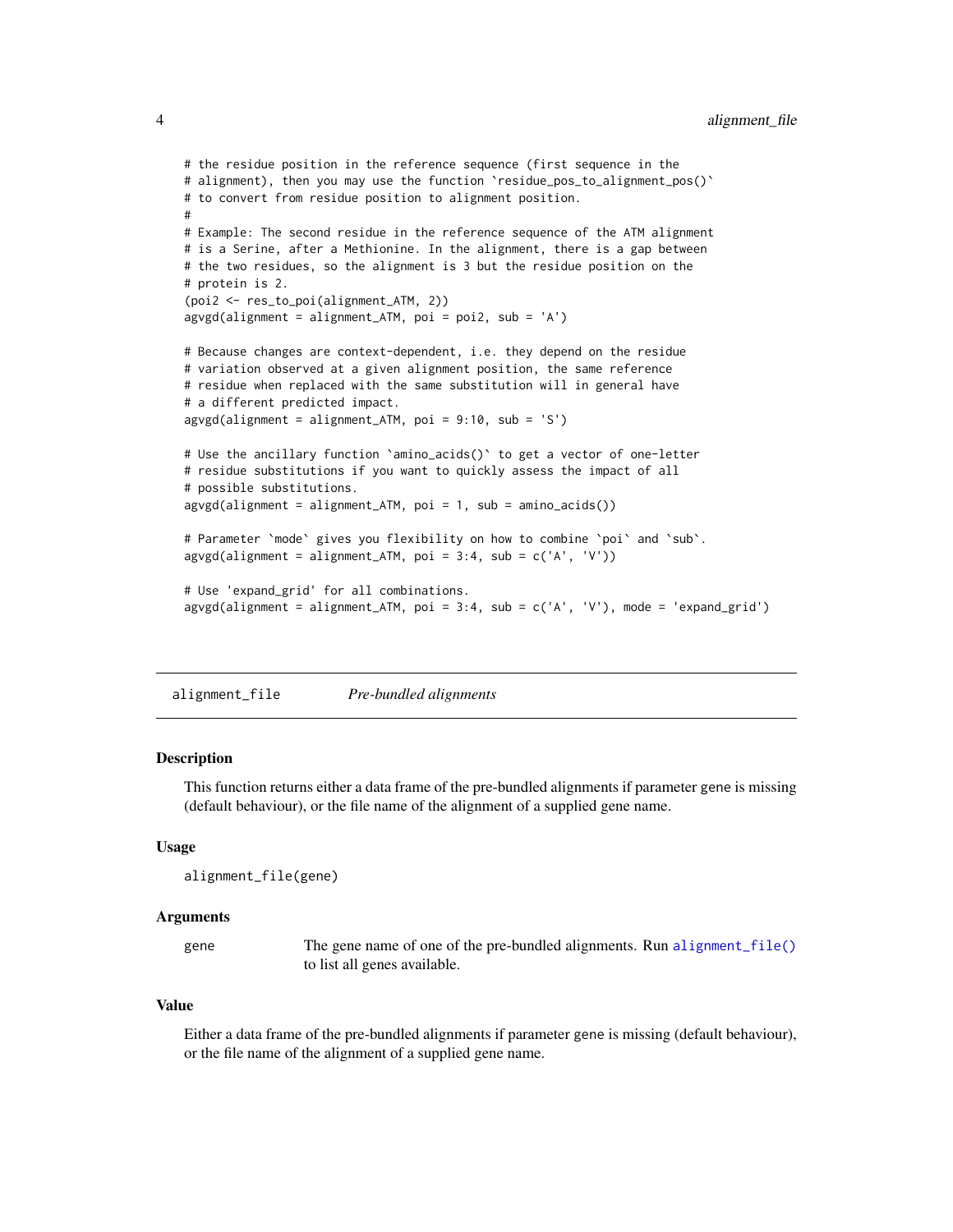### <span id="page-4-0"></span>amino\_acids 5

### Examples

```
# List pre-bundled alignment file names and associated genes
alignment_file()
# Retrieve the file name of an alignment
alignment_file("BRCA1")
# You may get the full path to an alignment file with `system.file()`
system.file("extdata", alignment_file("BRCA1"), package = "agvgd")
```
amino\_acids *The 20 standard amino acids*

### Description

The 20 amino acids that are encoded directly by the codons of the universal genetic code.

### Usage

```
amino_acids(code = c("one_letter", "three_letter"))
```
### Arguments

code The type of amino acid symbol to be returned, one-letter ('one\_letter') or threeletter ('three\_letter') codes.

### Value

A character vector of the 20 standard amino acids.

```
# By default `amino_acids` returns one-letter symbols
amino_acids()
```

```
# Use code = 'three_letter' instead for three-letter symbols
amino_acids(code = 'three_letter')
```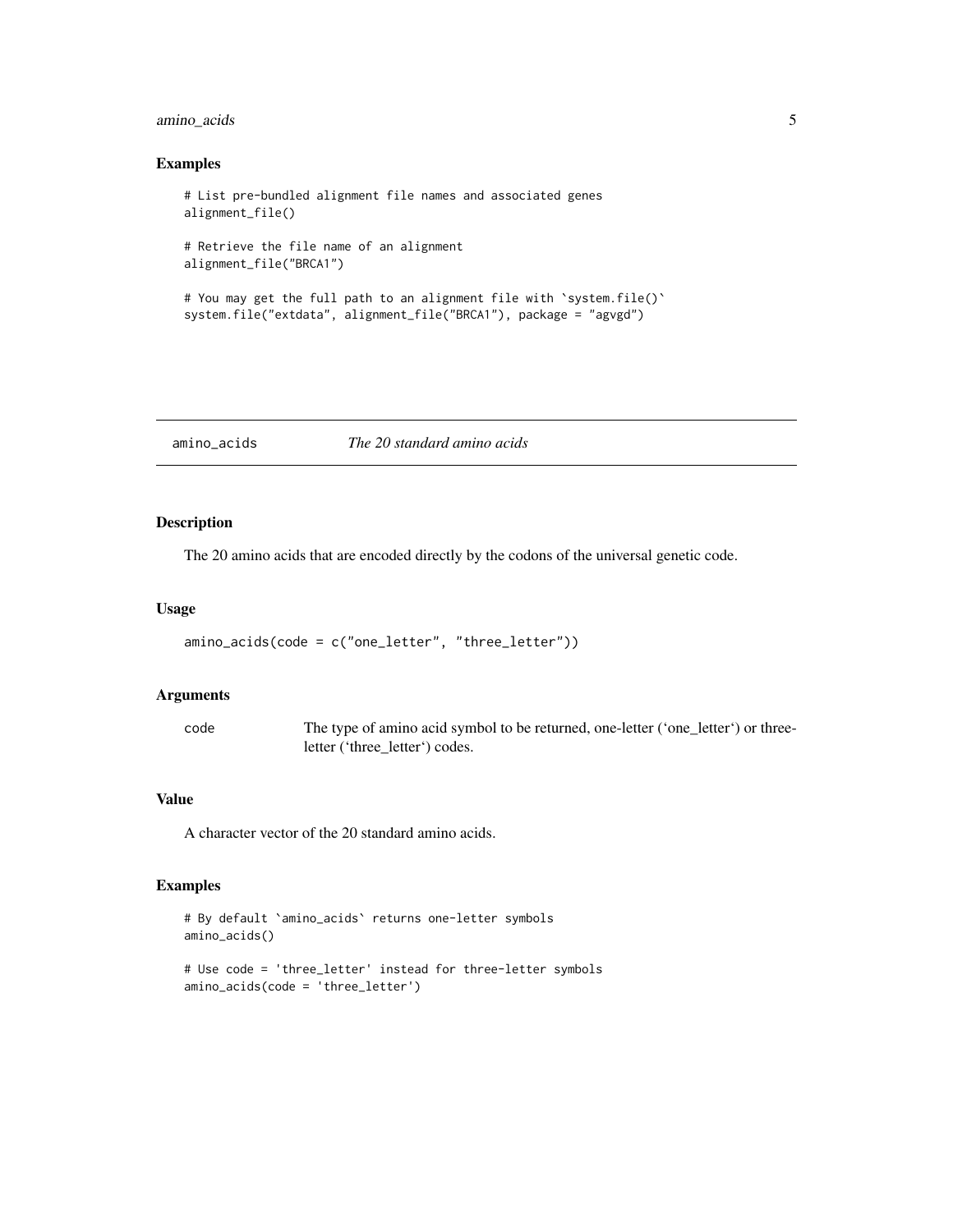#### Description

This function determines the range (minimum and maximum) values for the three amino acid side chain property values — composition, polarity and molecular volume — from the amino acids at the alignment position of interest.

The alignment passed in alignment must be an already focused alignment of three columns whose second column is the position of interest.

### Usage

```
cpv_ranges(alignment, exclude = c("-", "X", NA_character_))
```
#### Arguments

| alignment | A character matrix or an alignment object obtained with read_alignment().                                                                          |  |
|-----------|----------------------------------------------------------------------------------------------------------------------------------------------------|--|
|           | Rows are expected to be sequences of single characters (protein residues), and                                                                     |  |
|           | columns the alignment positions. The first row must be the reference sequence,<br>i.e. the sequence whose substitutions will be evaluated against. |  |
| exclude   | A vector of character values to be ignored when collecting the amino acids at<br>the position of interest.                                         |  |

### Value

A [tibble](#page-0-0) with one single row, of six variables, i.e., the minimum and maximum values for composition (c\_min and c\_max), polarity (p\_min and p\_max) and molecular volume ( $v$ \_min and  $v$ \_max).

#### See Also

[gv\(\)](#page-9-1)

```
# You need to first focus the alignment around the position of interest. The
# position of interest is position 4 in the example below. After subsetting
# the alignment, it becomes position 2.
alignment <- read_alignment('ATM')
alignment[, 3:5]
cpv_ranges(alignment[, 3:5])
# If at the position of interest there are symbols other than amino acid
# symbols, e.g. gaps ("-"), then these are ignored and the calculated ranges
# are based only on the observed amino acids.
alignment[, 270:272]
```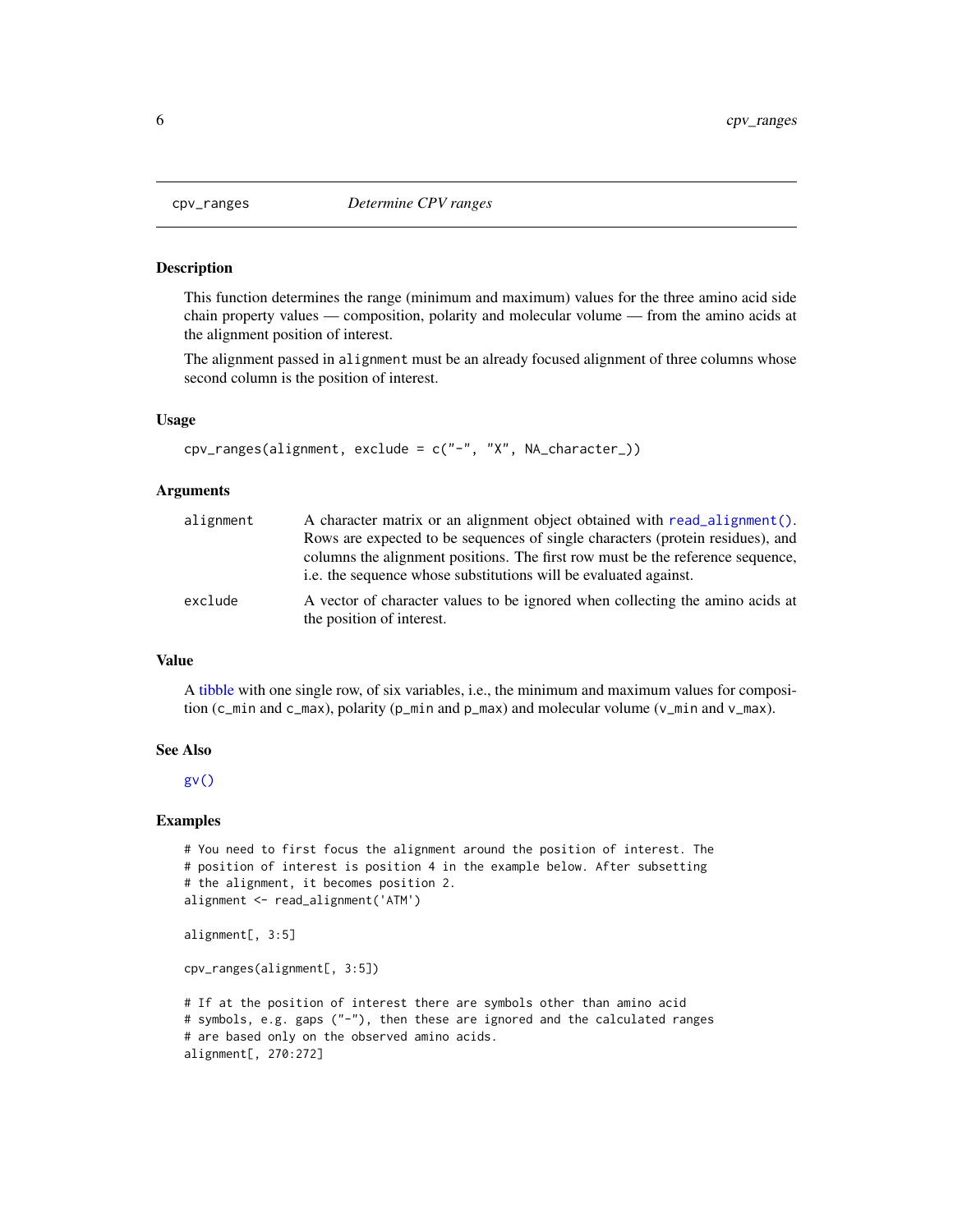### <span id="page-6-0"></span>cpv\_ranges(alignment[, 270:272])

<span id="page-6-1"></span>

dev *Deviation function*

### Description

This function calculates the deviation in the sense of the Grantham deviation as introduced by Tavtigian et al. (2006). Essentially, if x lies within the range  $[\min, \max]$ , then dev() returns 0. If x is either below min, or above max, then dev() returns the absolute difference between x and min or max, respectively.

 $\det(x, \min, \max) = \begin{cases} \begin{array}{ll} \min -x, & x < \min \\ 0, & \min \leq x \leq \max \\ x - \max, & x > \max. \end{array} \end{cases}$ 

Inputs are recycled in the sense of [vctrs::vec\\_recycle\(\)](#page-0-0).

### Usage

dev(x, min, max)

### Arguments

| X   | A numeric vector. |
|-----|-------------------|
| min | A numeric vector. |
| max | A numeric vector. |

### Details

Here's a plot showcasing dev() with  $min = -4$  and  $max = 3$ :

 $x \le -10:10; \text{ min} \le -4; \text{ max} \le 3$ plot(x,  $y = dev(x, min, max)$ , type = 'l', xlab = 'x', ylab = 'deviation')

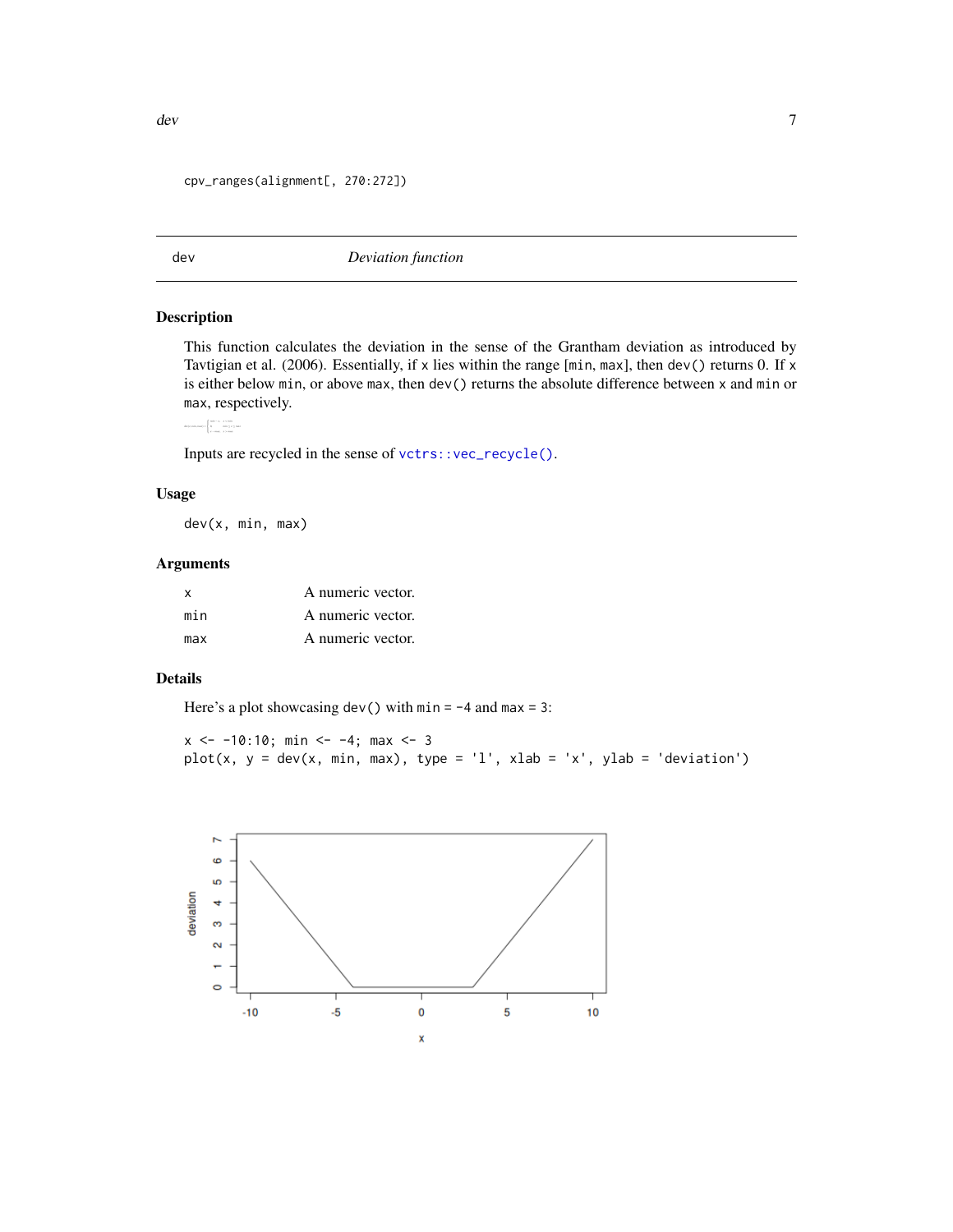### <span id="page-7-0"></span>Value

A numeric vector of deviations.

### See Also

[gd\(\)](#page-7-1)

### Examples

```
# `dev()` returns absolute differences from either min or max (whichever is
# closest).
dev(10, min = -4, max = 4)
dev(-10, min = -4, max = 4)
# `x` can be a vector
dev(-10:10, min = -4, max = 4)
# `min` and `max` can also be vectors, they will be recycled
dev(-10:10, min = -4:16, max = 4:24)
# If `x` contains `NA` values, then `dev()` will return `NA` for
# those cases
dev(c(10, NA), min = -4, max = 4)
# For each calculation of deviation, only either `min` or `max` is used. If
# the unused parameter is `NA` it won't affect the calculation:
dev(c(10, 3), min = c(NA, -4), max = 4)
dev(c(10, -5), min = -4, max = c(4, NA))
```
<span id="page-7-1"></span>gd *Grantham deviation*

#### Description

This function calculates the Grantham deviation (gd):

$$
gd = \rho \left( \left( \alpha \operatorname{dev}^2(c_x, c_{min}, c_{max}) + \beta \operatorname{dev}^2(p_x, p_{min}, p_{max}) + \gamma \operatorname{dev}^2(v_x, v_{min}, v_{max}) \right)^{\frac{1}{2}}
$$

where  $c_x$  is the value for composition c of amino acid x, i.e. the atomic weight ratio of hetero (noncarbon) elements in end groups or rings to carbons in the side chain;  $p_x$  is the value for polarity p of amino acid x; and,  $v_x$  is the value for molecular volume v of amino acid x.

 $c_x$ ,  $p_x$  and  $v_x$  are looked up in [grantham::amino\\_acids\\_properties](#page-0-0) based on the amino acid identities passed in x. The function dev is implemented in [dev\(\)](#page-6-1). Remaining variables in the equation are arguments to gd() and hence are explained below in the Arguments section.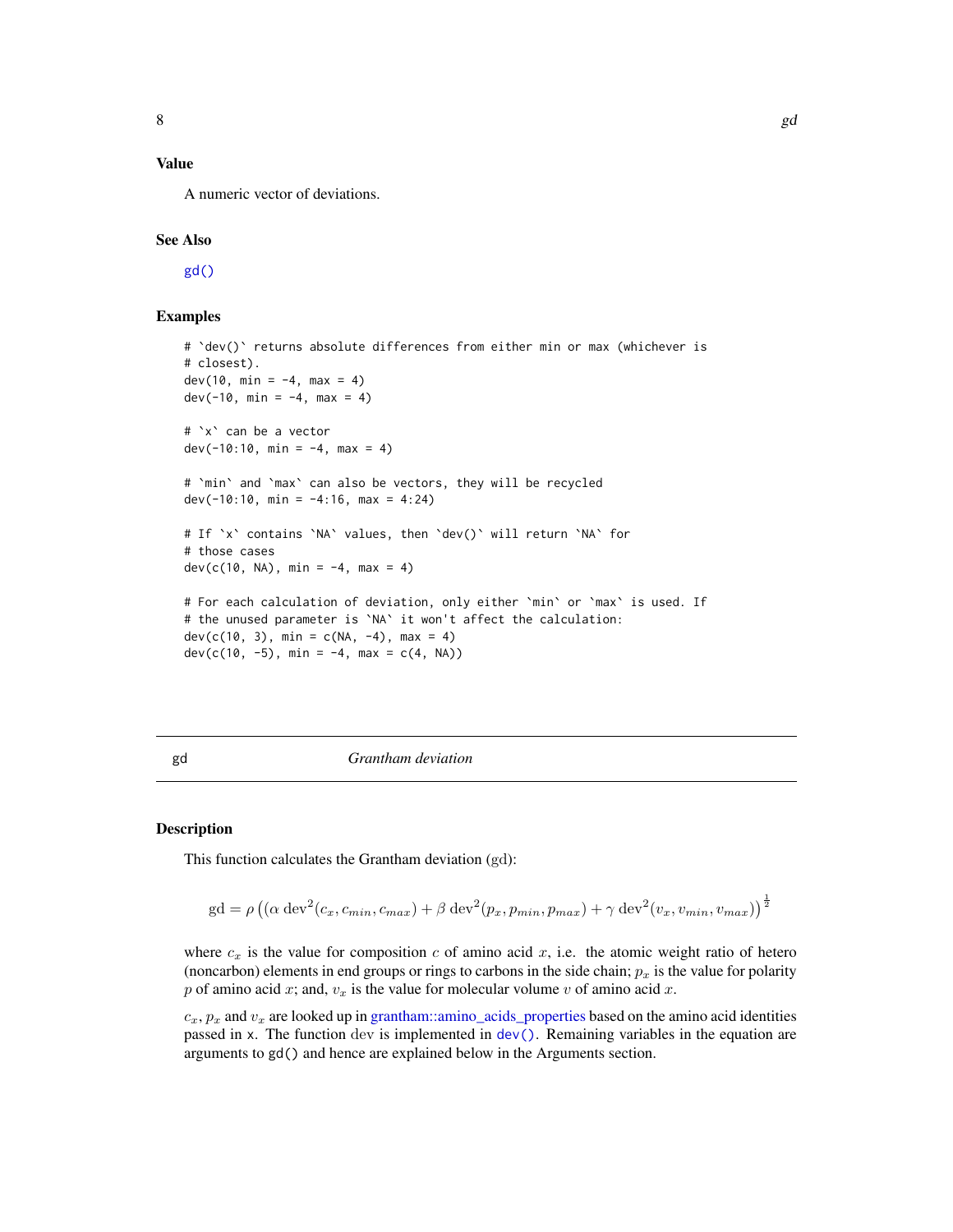### <span id="page-8-0"></span>Usage

```
gd(
  x,
  c_min,
  c_max,
  p_min,
  p_max,
  v_min,
  v_max,
  alpha = 1.833,
  beta = 0.1018,
  gamma = 0.000399,
  rho = 50.723
\mathcal{L}
```
## Arguments

| $\times$  | A character vector of one-letter amino acid codes, indicating missense substitu-<br>tions.                                                                                                                                                                                                                                                                                                                               |  |  |
|-----------|--------------------------------------------------------------------------------------------------------------------------------------------------------------------------------------------------------------------------------------------------------------------------------------------------------------------------------------------------------------------------------------------------------------------------|--|--|
| c_min     | Amino acid composition, minimum value.                                                                                                                                                                                                                                                                                                                                                                                   |  |  |
| $c_{max}$ | Amino acid, composition, maximum value.                                                                                                                                                                                                                                                                                                                                                                                  |  |  |
| p_min     | Amino acid polarity, minimum value.                                                                                                                                                                                                                                                                                                                                                                                      |  |  |
| $p_{max}$ | Amino acid polarity, maximum value.                                                                                                                                                                                                                                                                                                                                                                                      |  |  |
| v_min     | Amino acid molecular volume, maximum value.                                                                                                                                                                                                                                                                                                                                                                              |  |  |
| $v_{max}$ | Amino acid molecular volume, maximum value.                                                                                                                                                                                                                                                                                                                                                                              |  |  |
| alpha     | The constant $\alpha$ in Grantham's equation. It is the square inverse of the mean of<br>the composition property.                                                                                                                                                                                                                                                                                                       |  |  |
| beta      | The constant $\beta$ in Grantham's equation. It is the square inverse of the mean of<br>the polarity property.                                                                                                                                                                                                                                                                                                           |  |  |
| gamma     | The constant $\gamma$ in Grantham's equation. It is the square inverse of the mean of<br>the molecular volume property.                                                                                                                                                                                                                                                                                                  |  |  |
| rho       | Grantham's distances reported in Table 2, Science (1974). 185(4154): 862–4 by<br>R. Grantham, are scaled by a factor (here named $\rho$ ) such that the mean value of<br>all distances are 100. The rho parameter allows this factor $\rho$ to be changed. By<br>default $\rho = 50.723$ , the same value used by Grantham. This value is originally<br>mentioned in the caption of Table 2 of the aforementioned paper. |  |  |

### Value

A numeric vector of Grantham deviations. Each deviation corresponds to one of the amino acids indicated in x.

### See Also

[gv\(\)](#page-9-1), [dev\(\)](#page-6-1)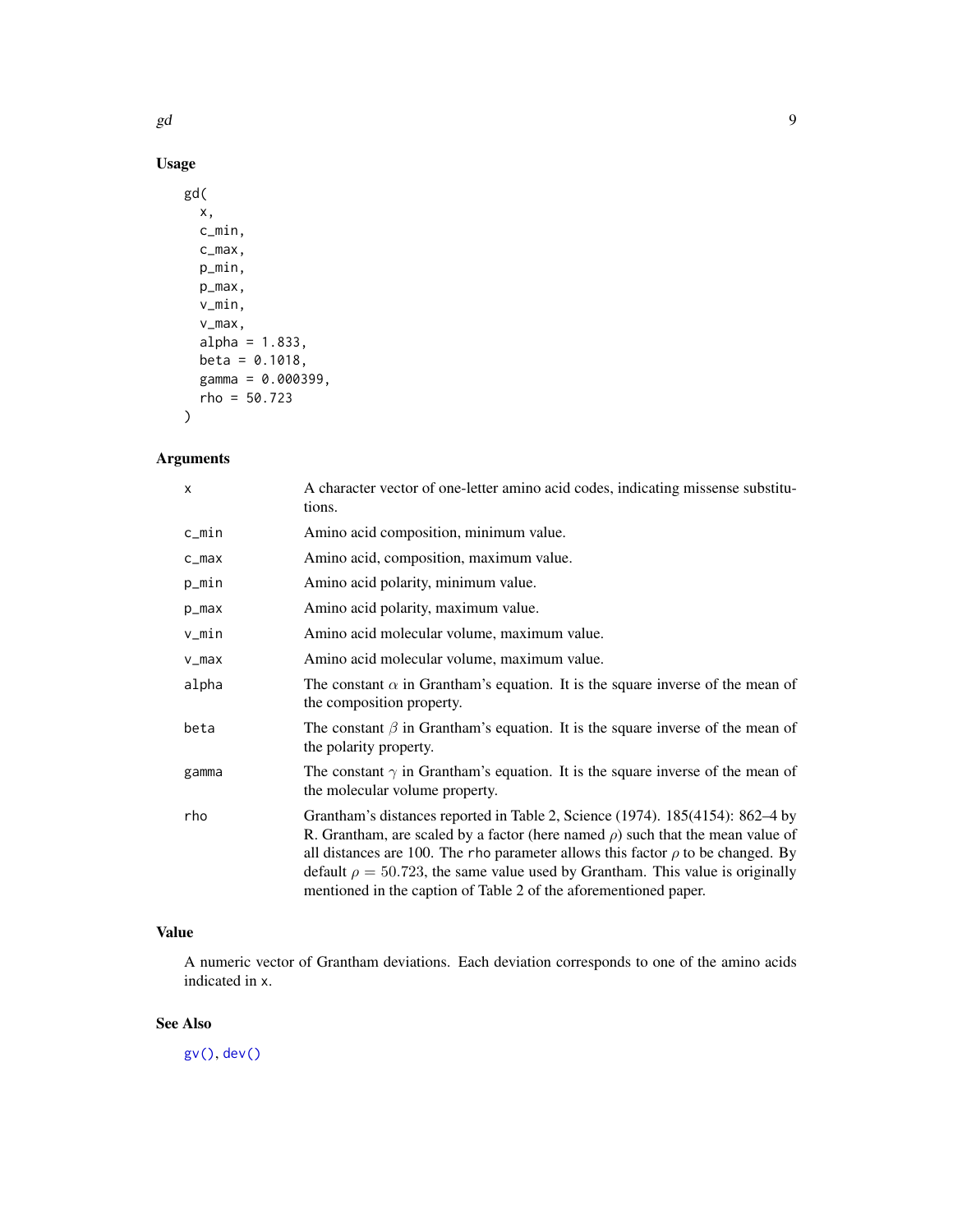### <span id="page-9-0"></span>Examples

gd('S', c\_min = 0.39, c\_max = 0.74, p\_min =4.9, p\_max =8.6, v\_min = 3, v\_max = 32.5)

<span id="page-9-1"></span>gv *Grantham variation*

### Description

This function calculates the Grantham variation (gv):

$$
gv = \rho \left( \left( \alpha (c_{max} - c_{min})^2 + \beta (p_{max} - p_{min})^2 + \gamma (v_{max} - v_{min})^2 \right)^{\frac{1}{2}}
$$

The minimum and maximum values are those observed for a set of amino acid residues at the alignment position of interest.

### Usage

```
gv(
  c_min,
 c_max,
 p_min,
 p_max,
 v_min,
  v_max,
 alpha = 1.833,beta = 0.1018,
 gamma = 0.000399,rho = 50.723
)
```
### Arguments

| c_min     | Amino acid composition, minimum value.                                                                             |
|-----------|--------------------------------------------------------------------------------------------------------------------|
| c_max     | Amino acid, composition, maximum value.                                                                            |
| p_min     | Amino acid polarity, minimum value.                                                                                |
| p_max     | Amino acid polarity, maximum value.                                                                                |
| v_min     | Amino acid molecular volume, maximum value.                                                                        |
| $v_{max}$ | Amino acid molecular volume, maximum value.                                                                        |
| alpha     | The constant $\alpha$ in Grantham's equation. It is the square inverse of the mean of<br>the composition property. |
| beta      | The constant $\beta$ in Grantham's equation. It is the square inverse of the mean of<br>the polarity property.     |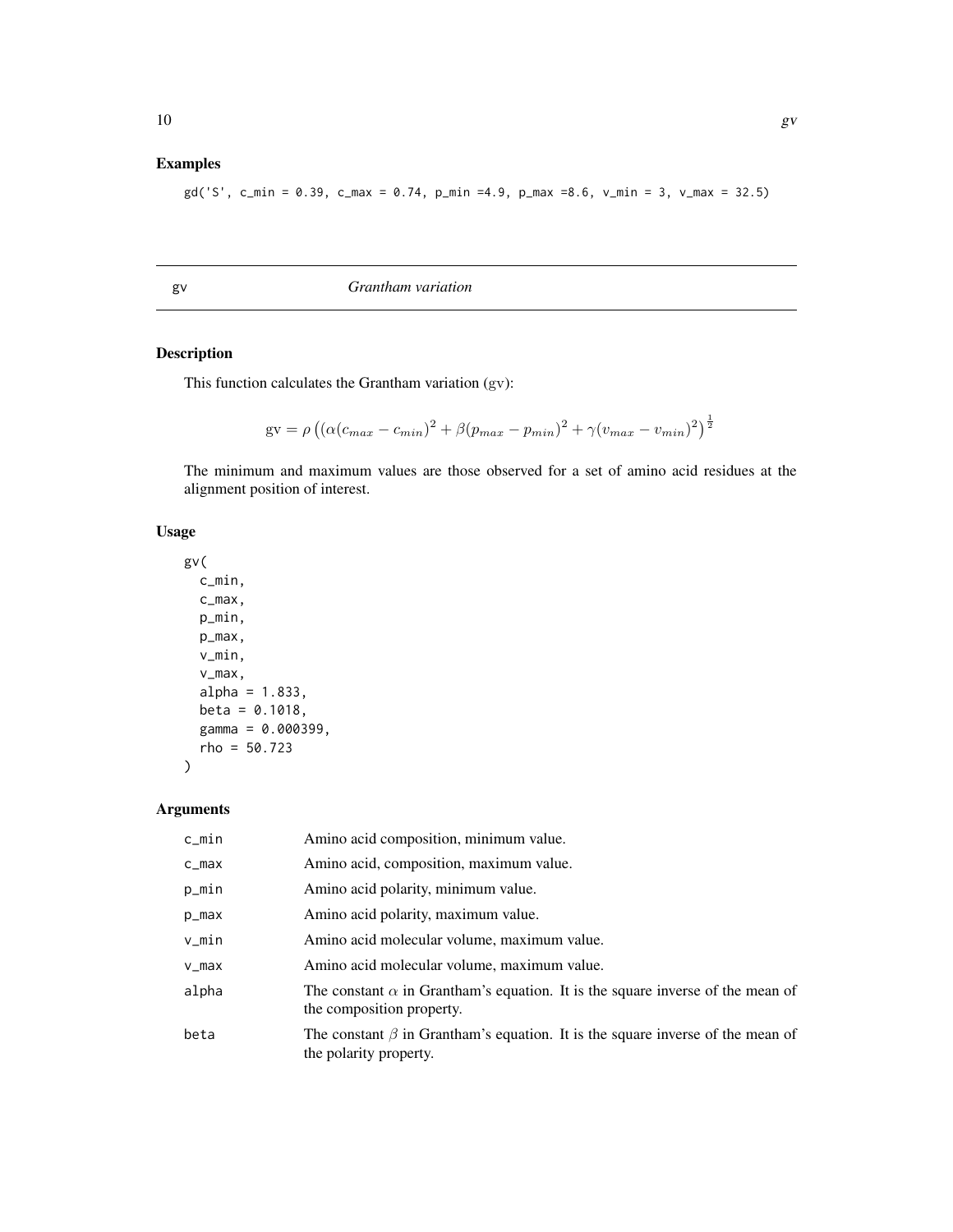### <span id="page-10-0"></span>poi\_to\_res 11

all distances are 100. The rho parameter allows this factor  $\rho$  to be changed. By default  $\rho = 50.723$ , the same value used by Grantham. This value is originally mentioned in the caption of Table 2 of the aforementioned paper.

### Value

A numeric vector of grantham variation values.

### See Also

[gd\(\)](#page-7-1), [cpv\\_ranges\(\)](#page-5-1)

### Examples

```
# Example based on values from Figure 1C of Tavtigian et al. (2006),
# https://doi.org/10.1136/jmg.2005.033878.
gv(c_{min} = 0, c_{max} = 0, p_{min} = 5.7, p_{max} = 4.9, v_{min} = 132, v_{max} = 105)
```

| poi_to_res |  |
|------------|--|
|            |  |

```
Convert an alignment position to residue position
```
### Description

This function converts an alignment position to a position in the frame of the reference protein sequence, i.e., to the positions of the amino acids in the first sequence of the alignment.

#### Usage

```
poi_to_res(alignment, poi)
```
### Arguments

| alignment | An alignment.          |
|-----------|------------------------|
| poi       | An alignment position. |

### Value

An integer vector of positions of the amino acid residues in the reference sequence.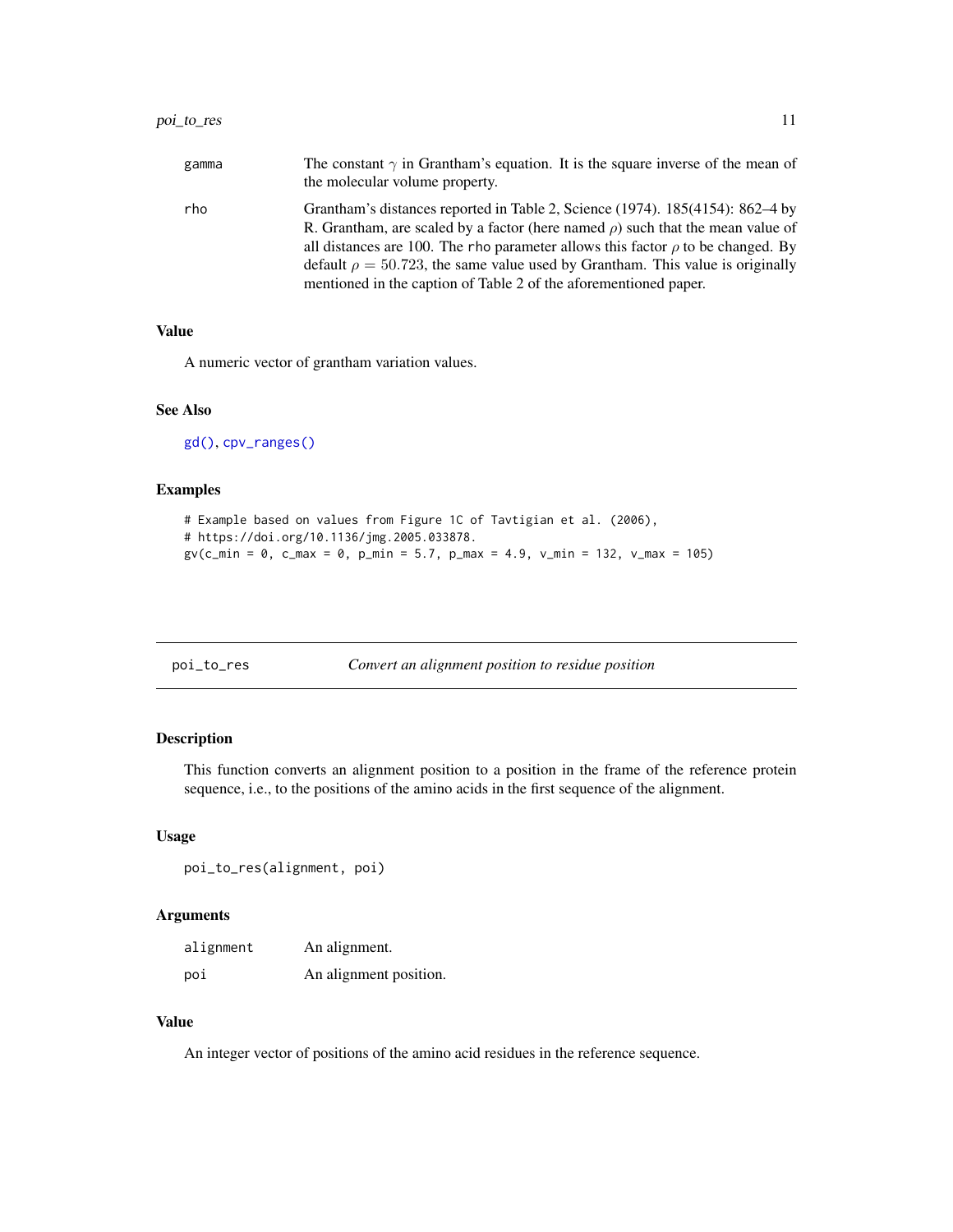### Examples

```
align_ATM <- read_alignment('ATM')
align_ATM[, 1:5]
```

```
# Convert the positions of the first five alignment positions to residue positions
poi_to_res(align_ATM, 1:5)
```
<span id="page-11-1"></span>read\_alignment *Read a protein sequence multiple alignment*

### Description

Reads a protein sequence multiple alignment (PSMA) from either a set of pre-bundled alignments, by gene name, or from a Multi-FASTA file.

### Usage

```
read_alignment(
 gene = c("ATM", "BRCA1", "BRCA2", "CHEK2", "MRE11", "MSH6", "NBN", "PALB2", "PMS2",
    "RAD50", "RAD51", "XRCC2"),
  file = NULL
)
```
### Arguments

| gene | The gene name for which an alignment is provided with this package. Use the                                |
|------|------------------------------------------------------------------------------------------------------------|
|      | function alignment file() to list the pre-bundled alignments.                                              |
| file | The path to a Multi-FASTA file. If this argument is given, it takes precedence<br>over the gene parameter. |

### Value

An alignment object; essentially, a character matrix, whose elements are protein residues in oneletter notation. Rows are sequences and columns are alignment positions.

```
# Read in the alignment for the gene XRCC2
read_alignment('XRCC2')
# Also read in the alignment for the gene XRCC2, but now by specifying
# directly the path to the file.
path <- system.file("extdata", alignment_file("XRCC2"), package = "agvgd")
read_alignment(file = path)
```
<span id="page-11-0"></span>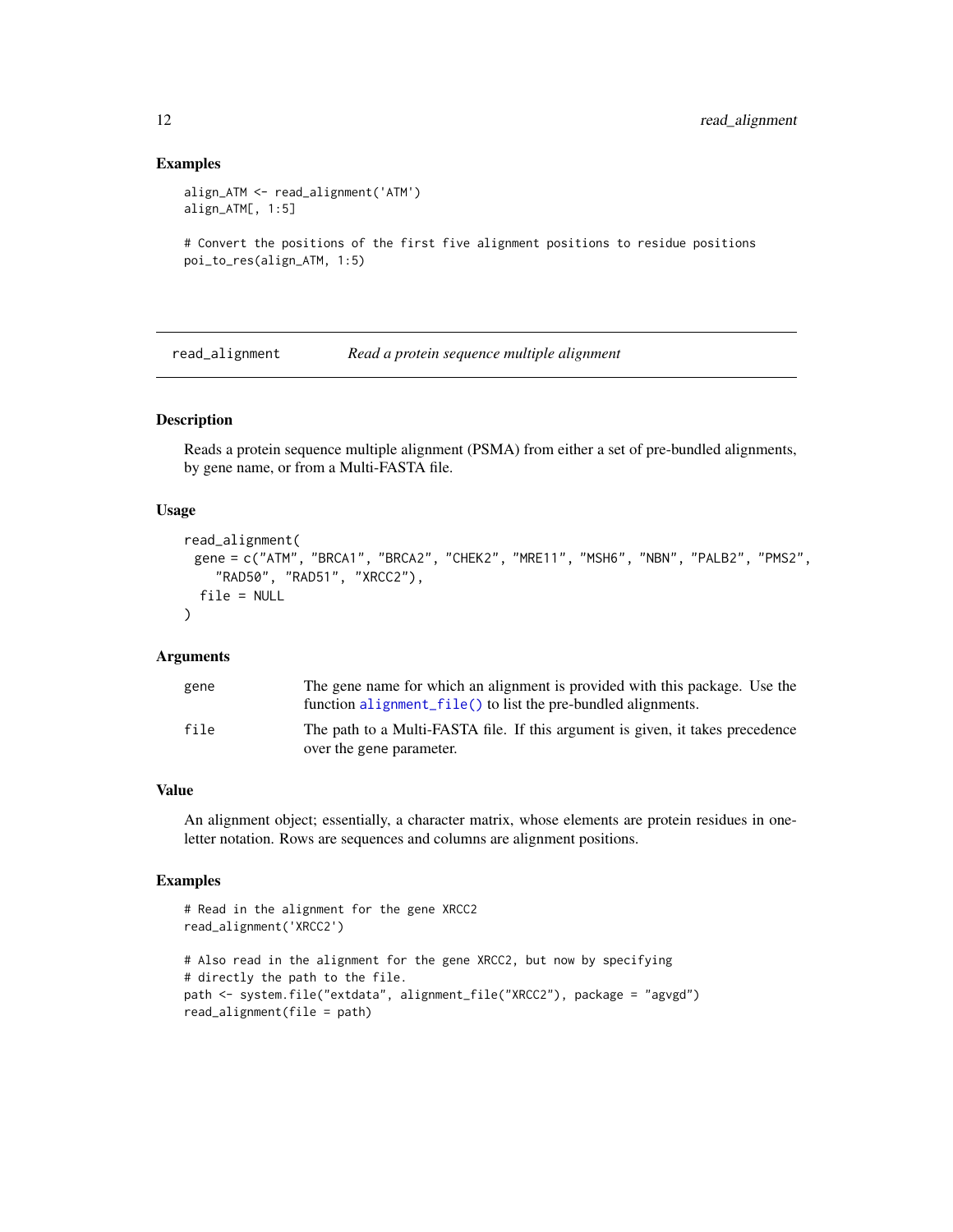<span id="page-12-0"></span>read\_substitutions *Read a file with amino acid substitutions*

### Description

This function reads a file with amino acid substitutions. The format of should be the same one as requested by the web version of [Align-GVGD.](http://agvgd.hci.utah.edu/help.php)

### Usage

```
read_substitutions(
  file = stop("`file` must be specified"),
  amino_acid_code = c("one_letter", "three_letter")
\lambda
```
### Arguments

file The path to a file with amino acid substitutions. amino\_acid\_code

The type of symbol used for amino acids in the returned output.

#### Value

A [tibble](#page-0-0) listing the amino acids substitutions.

### Examples

```
# "sub.txt" is an example file containing missense substitutions formatted
# according # to the requirements indicated in http://agvgd.hci.utah.edu/help.php.
my_file <- system.file("extdata", "sub.txt", package = "agvgd")
cat(readLines(my_file), sep = "\n")
```
read\_substitutions(file = my\_file)

| res_to_poi | Convert a residue position to an alignment position |  |  |  |
|------------|-----------------------------------------------------|--|--|--|
|------------|-----------------------------------------------------|--|--|--|

### Description

This function converts an residue position to a position in the frame of the alignment.

### Usage

```
res_to_poi(alignment, res)
```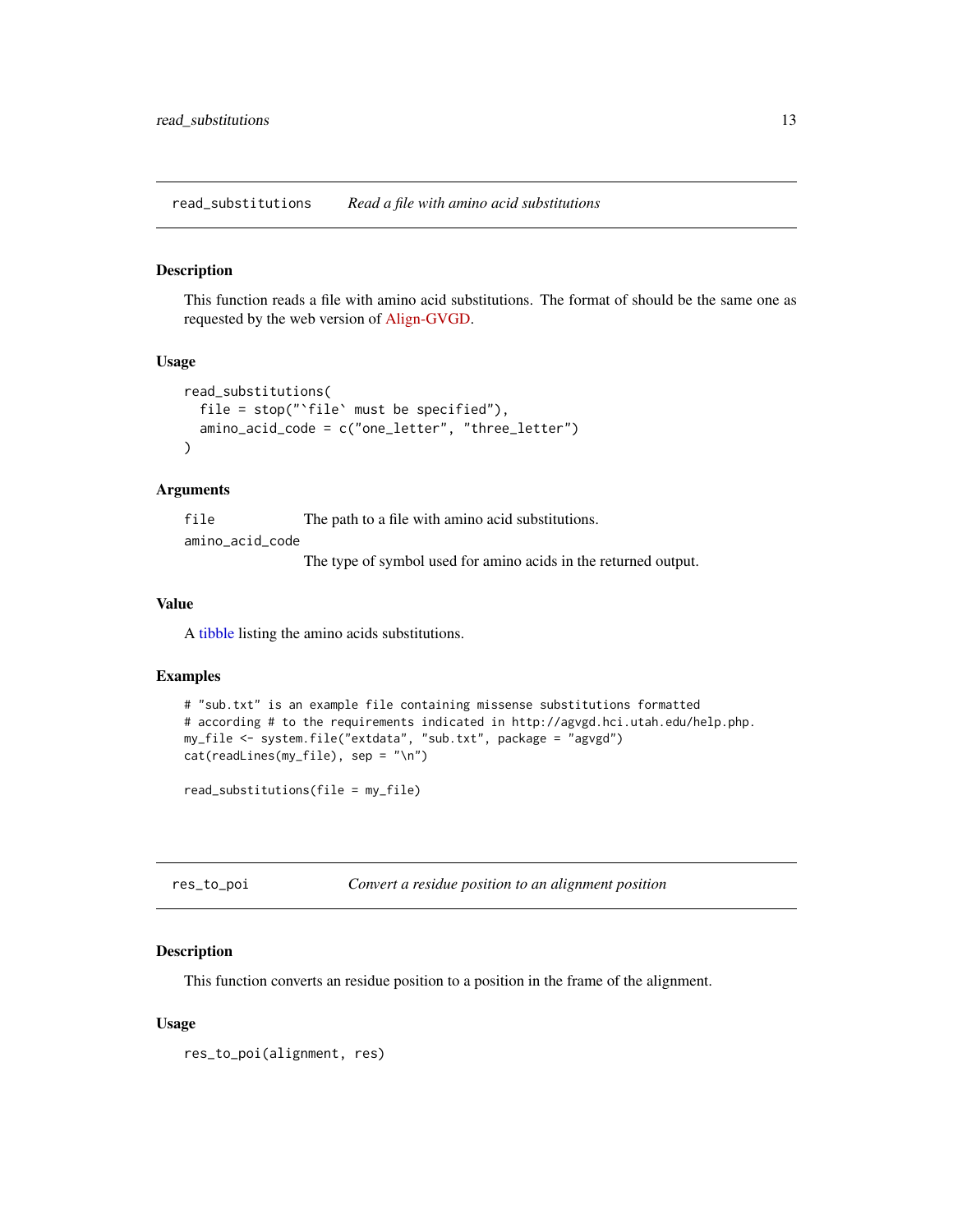### Arguments

| alignment | An alignment.       |
|-----------|---------------------|
| res       | A residue position. |

### Value

An integer vector of alignment positions corresponding to residue position in the reference sequence.

### Examples

```
align_ATM <- read_alignment('ATM')
align_ATM[, 1:6]
```
# Convert the positions of the first five residues to alignment positions res\_to\_poi(align\_ATM, 1:5)